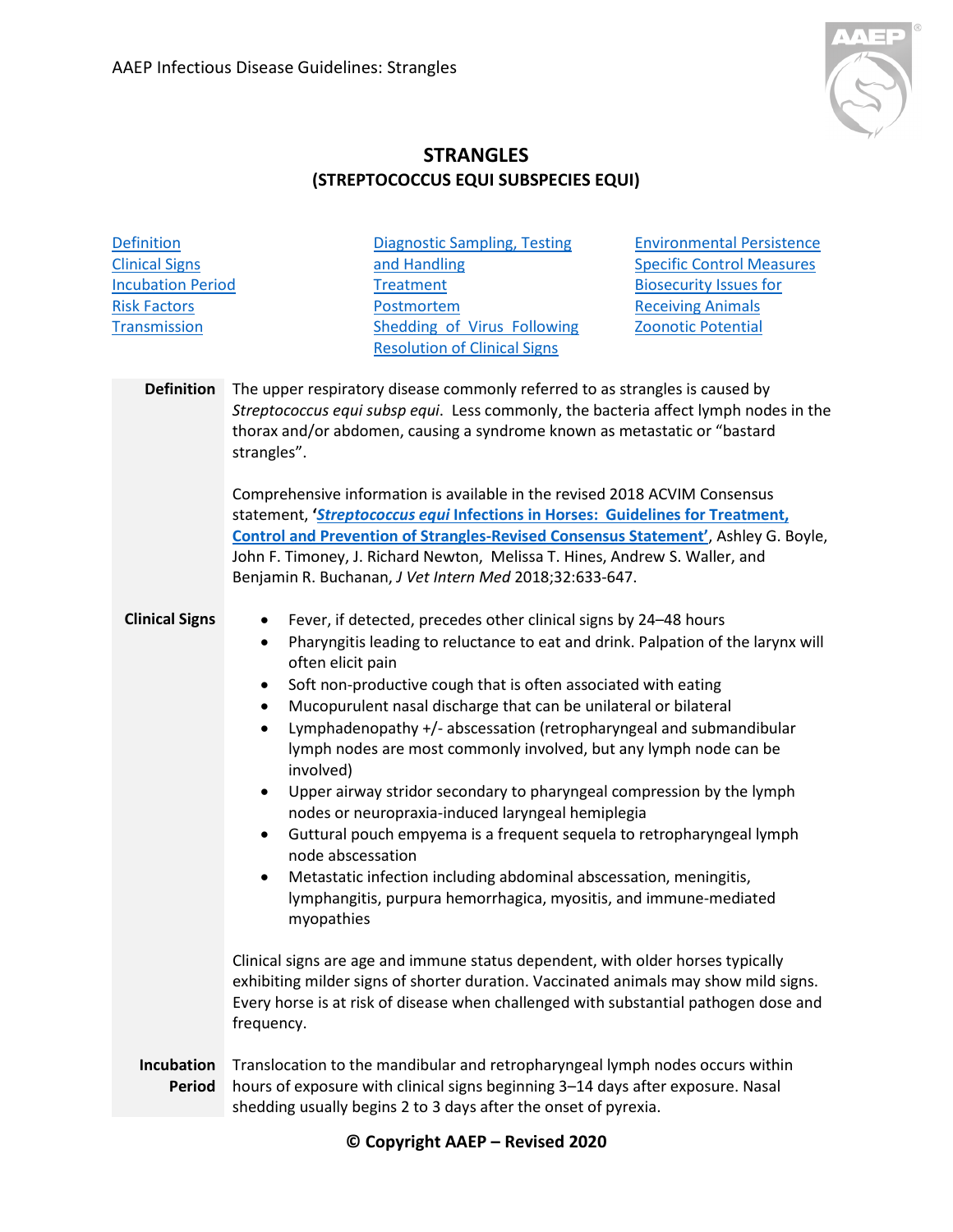

<span id="page-1-2"></span><span id="page-1-1"></span><span id="page-1-0"></span>

| <b>Risk Factors</b>                                                     | Commingling with many horses of unknown origin and medical history.                                                                                                                                                                                                                                                                                                                                                                                                                                                                                                                                                                                                                                                                                                                                                                                                                                                                                                                                                                                                                                                                                                                                                                                                                                                                                                                                                                                                                                   |  |  |  |
|-------------------------------------------------------------------------|-------------------------------------------------------------------------------------------------------------------------------------------------------------------------------------------------------------------------------------------------------------------------------------------------------------------------------------------------------------------------------------------------------------------------------------------------------------------------------------------------------------------------------------------------------------------------------------------------------------------------------------------------------------------------------------------------------------------------------------------------------------------------------------------------------------------------------------------------------------------------------------------------------------------------------------------------------------------------------------------------------------------------------------------------------------------------------------------------------------------------------------------------------------------------------------------------------------------------------------------------------------------------------------------------------------------------------------------------------------------------------------------------------------------------------------------------------------------------------------------------------|--|--|--|
| <b>Transmission</b>                                                     | Direct: horse-to-horse contact                                                                                                                                                                                                                                                                                                                                                                                                                                                                                                                                                                                                                                                                                                                                                                                                                                                                                                                                                                                                                                                                                                                                                                                                                                                                                                                                                                                                                                                                        |  |  |  |
|                                                                         | Indirect: contaminated fomites including water troughs, veterinary equipment,<br>twitches, blankets, grooming tools, buckets, handlers, tack, hoses, etc.                                                                                                                                                                                                                                                                                                                                                                                                                                                                                                                                                                                                                                                                                                                                                                                                                                                                                                                                                                                                                                                                                                                                                                                                                                                                                                                                             |  |  |  |
|                                                                         | Transmission can occur from horses with no clinical signs who are incubating the<br>disease or have developed a persistent subclinical shedder status.                                                                                                                                                                                                                                                                                                                                                                                                                                                                                                                                                                                                                                                                                                                                                                                                                                                                                                                                                                                                                                                                                                                                                                                                                                                                                                                                                |  |  |  |
| <b>Diagnostic</b><br>Sampling,<br><b>Testing and</b><br><b>Handling</b> | Currently recommended diagnostic methods are summarized in Table 1.                                                                                                                                                                                                                                                                                                                                                                                                                                                                                                                                                                                                                                                                                                                                                                                                                                                                                                                                                                                                                                                                                                                                                                                                                                                                                                                                                                                                                                   |  |  |  |
|                                                                         | PCR of nasal secretions is the recommended diagnostic test for horses that are<br>pyrexic but not overtly draining from an external abscess. Early in the course of<br>disease and before colonization of local lymph nodes, low numbers of bacteria are<br>present in nasal secretions. PCR is more sensitive than culture in detecting small<br>amounts of bacterial DNA but it does not differentiate live bacteria from dead. There<br>is value in concurrent culture submission to rule out other pathogens that may<br>present similarly. Horses that are PCR positive, but culture negative, should still be<br>considered potentially contagious. The infectious potential of these animals is<br>unknown, and negative cultures can occur if bacteria die while en route to the lab.<br>Samples collected early in the course of clinical disease (within 48 hours of onset of<br>fever) may yield negative results on culture and PCR. If signs are consistent with Strep<br>equi infection, repeat testing is recommended. Multiple samples from the same<br>animal can increase the chances of organism recovery early in disease. If several<br>animals are affected, submit single samples from as many animals as possible.<br>Guttural pouch lavage PCR in combination with endoscopy is the test of choice to<br>determine the status of recovered animals, allowing for assessment of pharyngeal<br>inflammation and examination of the guttural pouches for chondroids or purulent |  |  |  |
|                                                                         | material.                                                                                                                                                                                                                                                                                                                                                                                                                                                                                                                                                                                                                                                                                                                                                                                                                                                                                                                                                                                                                                                                                                                                                                                                                                                                                                                                                                                                                                                                                             |  |  |  |
|                                                                         | The SeM Antibody ELISA cannot differentiate antibodies due to natural infection from<br>those induced by vaccination and is therefore of limited use in managing disease<br>outbreaks. Its value is limited to screening animals that might react to vaccination,<br>(those with titers >1:3200) and to support a diagnosis of purpura hemorrhagica or<br>metastatic disease (titers >1:12,800). It is not a measure of protection from disease<br>nor an indication of an active infection or carrier status.                                                                                                                                                                                                                                                                                                                                                                                                                                                                                                                                                                                                                                                                                                                                                                                                                                                                                                                                                                                        |  |  |  |
|                                                                         |                                                                                                                                                                                                                                                                                                                                                                                                                                                                                                                                                                                                                                                                                                                                                                                                                                                                                                                                                                                                                                                                                                                                                                                                                                                                                                                                                                                                                                                                                                       |  |  |  |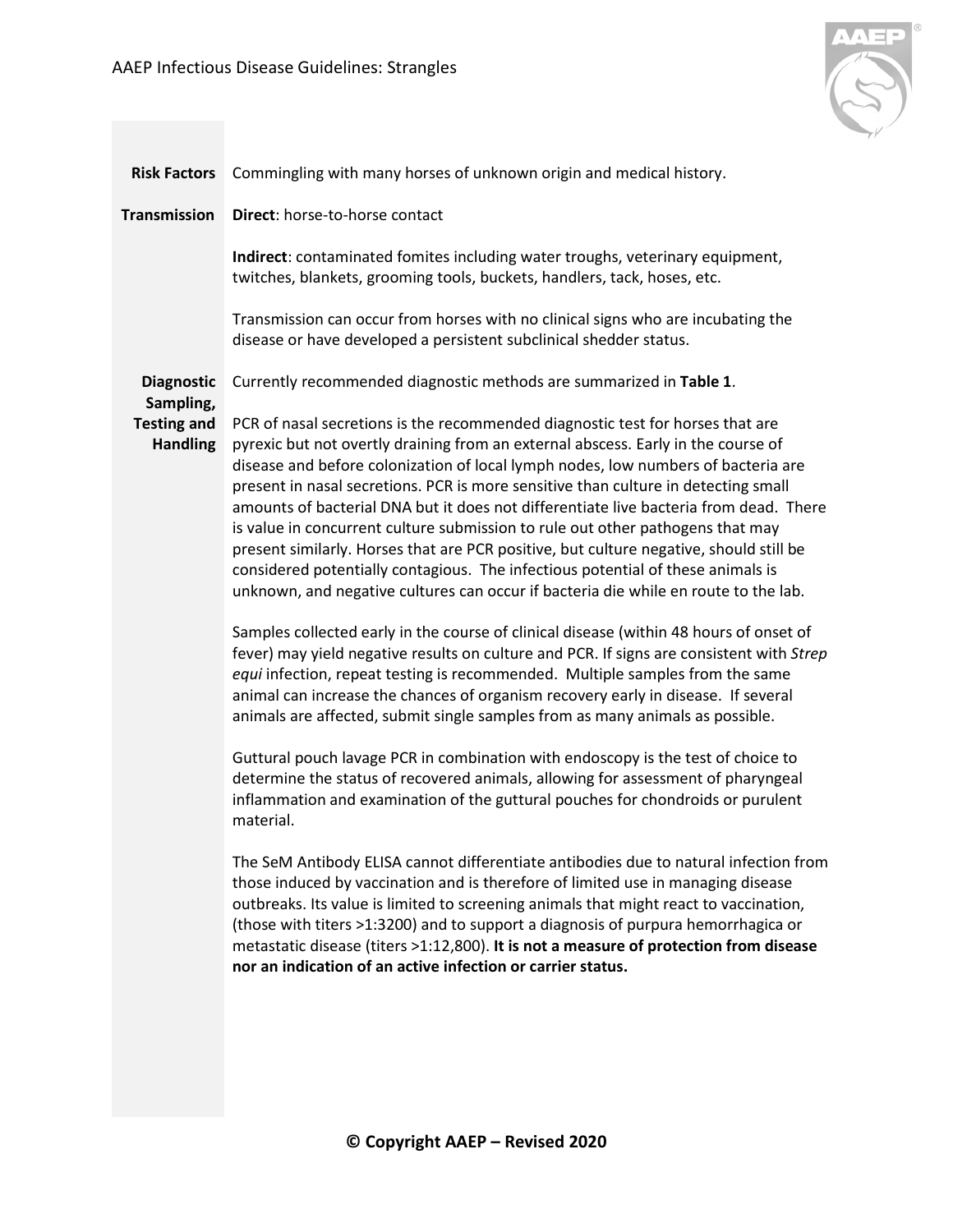

### **Table 1: Diagnostic methods for** *Strep equi*

<span id="page-2-0"></span>

| Sample                                                            | <b>Test</b>        | <b>Shipping</b>                                                                                   | <b>Handling</b>                                                            | Pros                                                                                                                        | Cons                                                                                                                                 |
|-------------------------------------------------------------------|--------------------|---------------------------------------------------------------------------------------------------|----------------------------------------------------------------------------|-----------------------------------------------------------------------------------------------------------------------------|--------------------------------------------------------------------------------------------------------------------------------------|
| Aspirate of<br>mature<br>abscessed<br>lymph node                  | PCR and<br>culture | PCR-sample<br>in plain red<br>top tube;<br>culture:<br>bacterial<br>transport<br>media            | PCR: chilled<br>overnight;<br>culturette is<br>kept at room<br>temperature | High yield of<br>bacterial<br>organism                                                                                      | Requires<br>accessible<br>abscesses to<br>be present                                                                                 |
| Moistened<br>pharyngeal<br>swab (avoid<br>rostral nasal<br>swabs) | PCR and<br>culture | Swab placed<br>in plain red<br>top tube;<br>culturette<br>with<br>bacterial<br>transport<br>media | PCR: chilled<br>overnight;<br>culturette is<br>kept at room<br>temperature | Ease of<br>sampling                                                                                                         | False<br>negative<br>possible if<br>early in<br>disease or<br>not<br>shedding<br>from<br>guttural<br>pouch                           |
| Naso-<br>pharyngeal<br>wash                                       | PCR and<br>culture | Fluid can be<br>sent in leak<br>proof<br>container<br>such as a<br>plain red top<br>tube          | Chilled<br>overnight                                                       | Ease of<br>sampling;<br>more<br>sensitive<br>than naso-<br>pharyngeal<br>swab                                               | False<br>negative<br>possible if<br>early in<br>disease or<br>not<br>shedding<br>from<br>guttural<br>pouch                           |
| Guttural<br>pouch<br>lavage                                       | PCR and<br>culture | Fluid in leak<br>proof<br>container<br>such as a<br>plain red top<br>tube                         | Chilled<br>overnight                                                       | <b>Best</b><br>detection of<br>carrier<br>animals (50<br>times more<br>likely to find<br>organism<br>than naso-<br>pharynx) | Special<br>equipment<br>needed;<br>false<br>negative<br>possible if<br>lymph nodes<br>have not<br>ruptured<br>into guttural<br>pouch |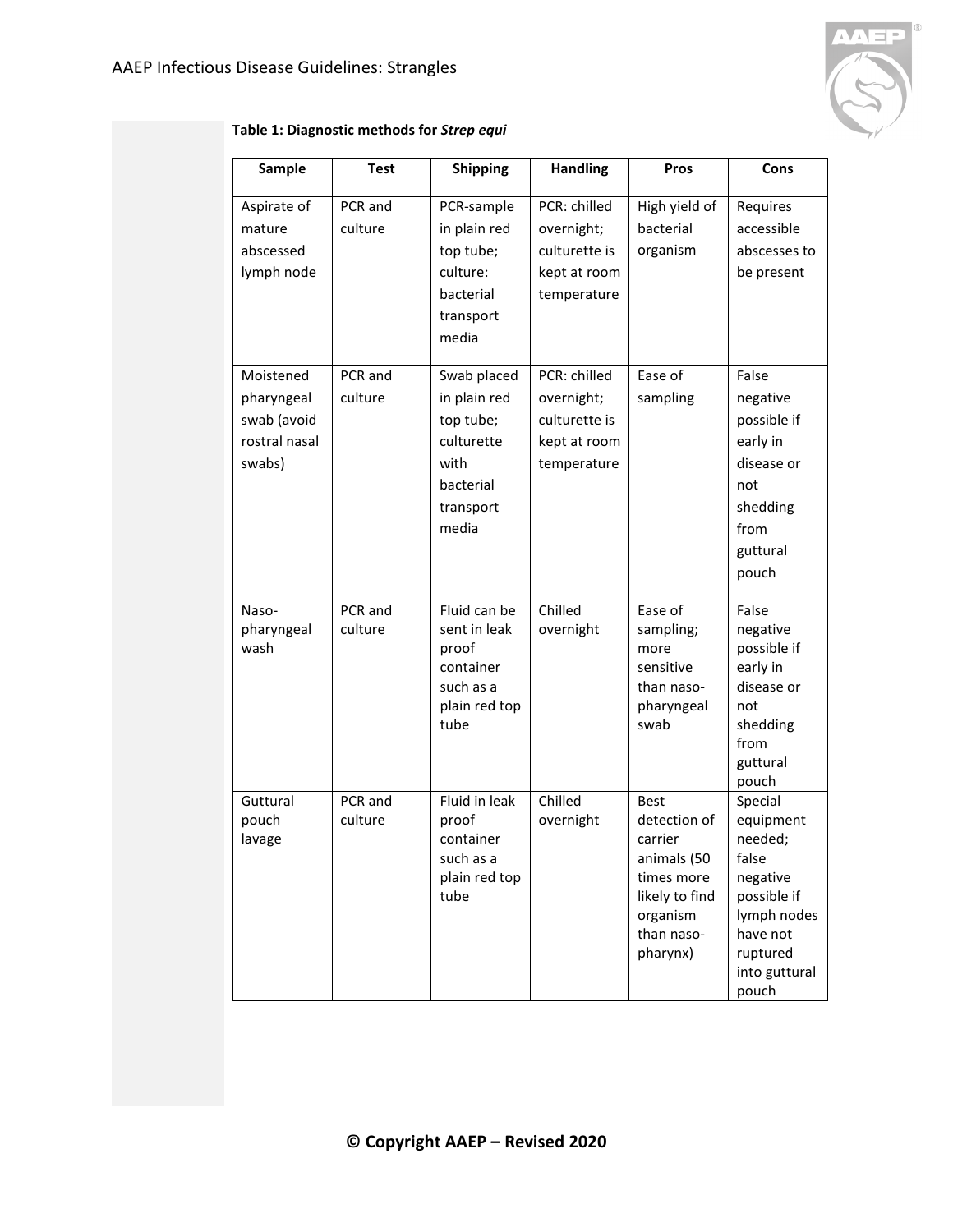

- **Treatment** Treatment consists of supportive care of the horse unless the animal is experiencing complications. Antibiotics should be used at the discretion of the attending veterinarian with the welfare of the animal in mind. Indications for antibiotic use may include animals with very high fevers and malaise, those with profound lymphadenopathy and respiratory distress, horses with metastatic abscessation, cases of purpura hemorrhagica treated with corticosteroids, and guttural pouch infections treated locally and systemically to treat the carrier state. Antibiotics should not be used as a preventative. Their use has been shown to prevent a sufficient antibody response, potentially leaving the animal susceptible to reinfection. Penicillin is the ideal antimicrobial to target *S. equi,* although long acting cephalosporins are useful in horses that are recalcitrant to frequent intramuscular injections.
- <span id="page-3-0"></span>**Postmortem** Strangles is rarely fatal, and most horses will recover with supportive care. Death in the acute phase of the disease can occur as a consequence of upper airway compression from retropharyngeal or peritracheal abscess formation. Complications of strangles can result in severe disease that may lead to euthanasia. Internal abscesses can form in the lung, liver, spleen, kidney, brain, mediastinum, and/or mesentery. Culture and PCR of abscesses identified during gross necropsy is usually diagnostic. Immune-mediated complications include purpura hemorrhagica, myositis, glomerulonephritis, and myocarditis. Purpura hemorrhagica leads to petechial or ecchymotic hemorrhages on mucous membranes, sclera, and visceral surfaces such as the lung. Purpura hemorrhagica can result in subcutaneous edema most commonly involving the head, limbs and trunk. Severe edema may result in oozing from the skin surfaces and sloughing of skin in the affected areas. Rhadomyolysis and infarctive myositis are also associated with purpura hemorrhagica. Significant rhabdomyolysis with progressive atrophy has been identified in Quarter Horses.

Practitioners performing necropsies in the field are encouraged to contact their veterinary diagnostic laboratory for guidance regarding optimal test selection, sample collection methods, and handling instructions to maximize the likelihood of achieving a definitive diagnosis.

<span id="page-3-2"></span><span id="page-3-1"></span>

| Shedding of -<br><b>Bacteria</b><br><b>Following</b><br><b>Resolution of</b><br><b>Clinical Signs</b> | Typically, shedding persists for 2-3 weeks post-recovery. However,<br>intermittent shedding may occur for months to years when bacteria persist in<br>guttural pouches or paranasal sinuses.<br>Evaluation of the guttural pouch via endoscopic examination and lavage is<br>$\bullet$<br>recommended to determine persistent S. equi infection. The lavage material<br>should be submitted for PCR testing.<br>In the absence of diagnostic testing to detect chronic shedders, horses should<br>$\bullet$<br>be considered infective for up to 6 weeks post resolution of all clinical signs.<br>The only way to determine if a horse is no longer shedding is to test.<br>$\bullet$ |  |
|-------------------------------------------------------------------------------------------------------|----------------------------------------------------------------------------------------------------------------------------------------------------------------------------------------------------------------------------------------------------------------------------------------------------------------------------------------------------------------------------------------------------------------------------------------------------------------------------------------------------------------------------------------------------------------------------------------------------------------------------------------------------------------------------------------|--|
| <b>Environmental</b><br>Persistence                                                                   | S equi has been shown to survive 1-2 days on dry surfaces. The survival time<br>increases to 34 days in cold weather on wet surfaces. Culture growth was most<br>vigorous during winter weather. Contaminated surfaces should be aggressively<br>cleaned, disinfected, and allowed to dry thoroughly. Special attention should be paid<br>to shared surfaces such as water, hay, and feed containers.                                                                                                                                                                                                                                                                                  |  |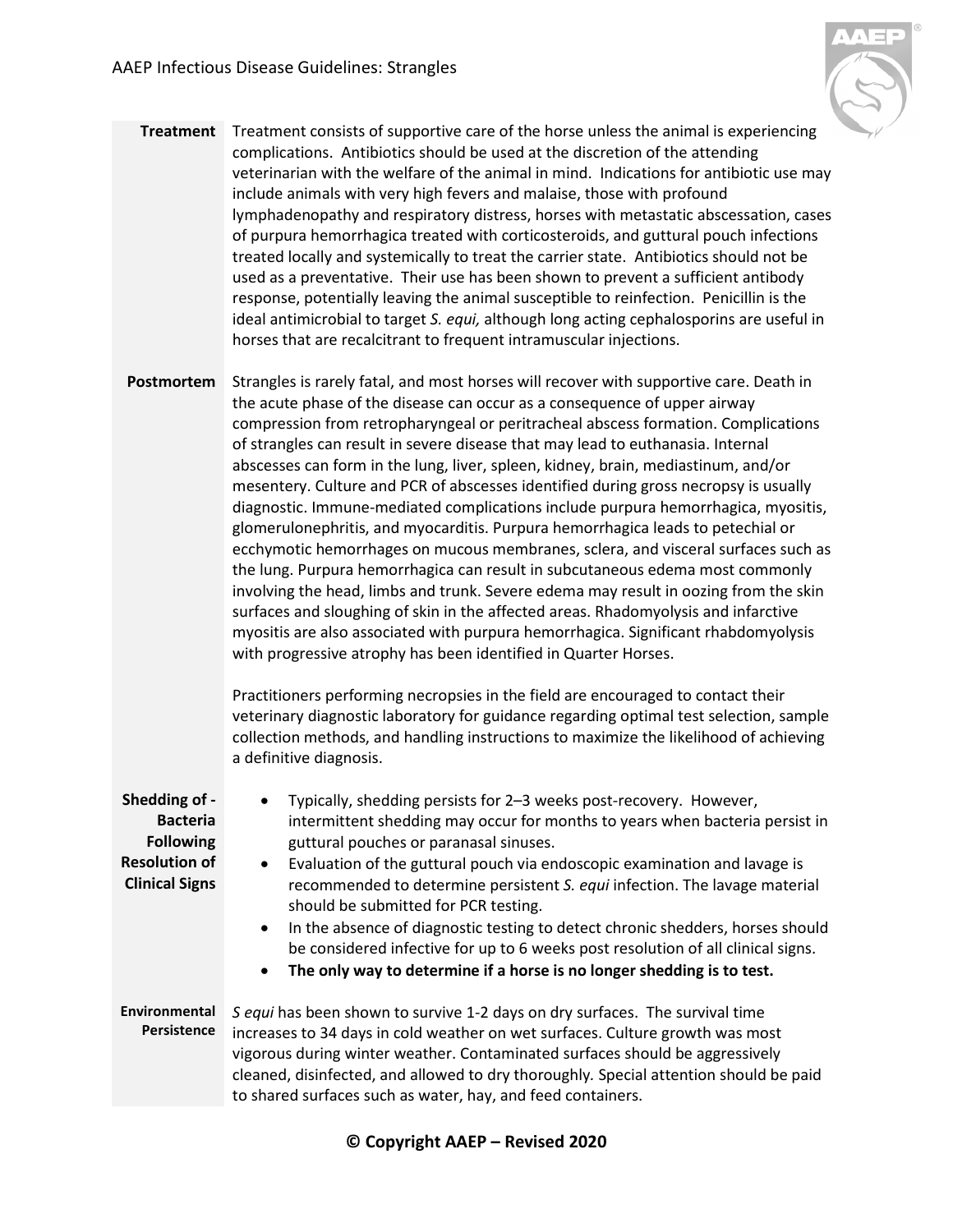

Pastures should be allowed enough "rest" time to allow for the bacteria to denature, especially in cold, wet conditions. Two weeks is probably sufficient when surfaces are exposed to sunny, dry conditions, but 6 weeks may be needed for damp and cold conditions.

# **Specific**  [Biosecurity Guidelines](https://aaep.org/sites/default/files/Documents/BiosecurityGuidelines_Sept2018.pdf)

#### <span id="page-4-0"></span>**Control Measures**

In the face of an outbreak, animals should be separated into "clean", "exposed", and "sick" groups. Twice daily monitoring of body temperature is recommended and any horse showing pyrexia should be isolated immediately. There is a lag between the initial pyrexia and nasal shedding of bacteria, enabling clinicians to limit the spread of disease by moving febrile animals into the "sick" isolation area. The risk of personnel contamination must be balanced against the value of tracking temperatures per rectum. Leaving hand sanitizer at each stall is useful to encourage staff to disinfect their hands and be cognizant of the contagious nature of *S. equi*. When working through barns, animals should be handled in the following order: "clean", "exposed", and then "sick"; or, ideally, have designated personnel for each group. Barrier precautions should be taken including personal protective equipment (PPE) when handling sick animals. Caretakers should ensure they are not contaminating hose handles when filling water buckets.

A detailed protocol for establishing a tiered risk system of handling horses during an outbreak is available in the [ACVIM Consensus Statement.](https://onlinelibrary.wiley.com/doi/pdf/10.1111/jvim.15043)

## **Vaccination**

- Vaccination may be used as an effective method to aid in disease control in individuals and populations
- Strangles is considered to be a "risk-based" vaccine. There are two vaccines commercially available: a killed parenteral product and a modified live intranasal product. More detailed information can be found in the [AAEP](https://aaep.org/guidelines/vaccination-guidelines/risk-based-vaccination-guidelines/strangles)  Strangles [Vaccination Guidelines.](https://aaep.org/guidelines/vaccination-guidelines/risk-based-vaccination-guidelines/strangles)
- After administration of the modified live vaccine a small number of horses may experience **noncontagious** transitory upper respiratory signs including nasal discharge or lymphadenopathy, especially in animals less than 2 years of age.
- Nasopharyngeal wash samples may be positive on PCR for up to 6 weeks after administration of the attenuated live vaccine strain. Culture of nasopharyngeal wash samples may grow the vaccine strain for a few days following IN vaccine administration.
- Vaccination during an outbreak does increase the risk of complications, including purpura hemorrhagica and is not recommended.
- Vaccination with IN vaccine should be carefully administered when giving other injectable vaccinations at the same time or administered at a different time than injectable products to minimize the risk of local abscessation at injection sites.